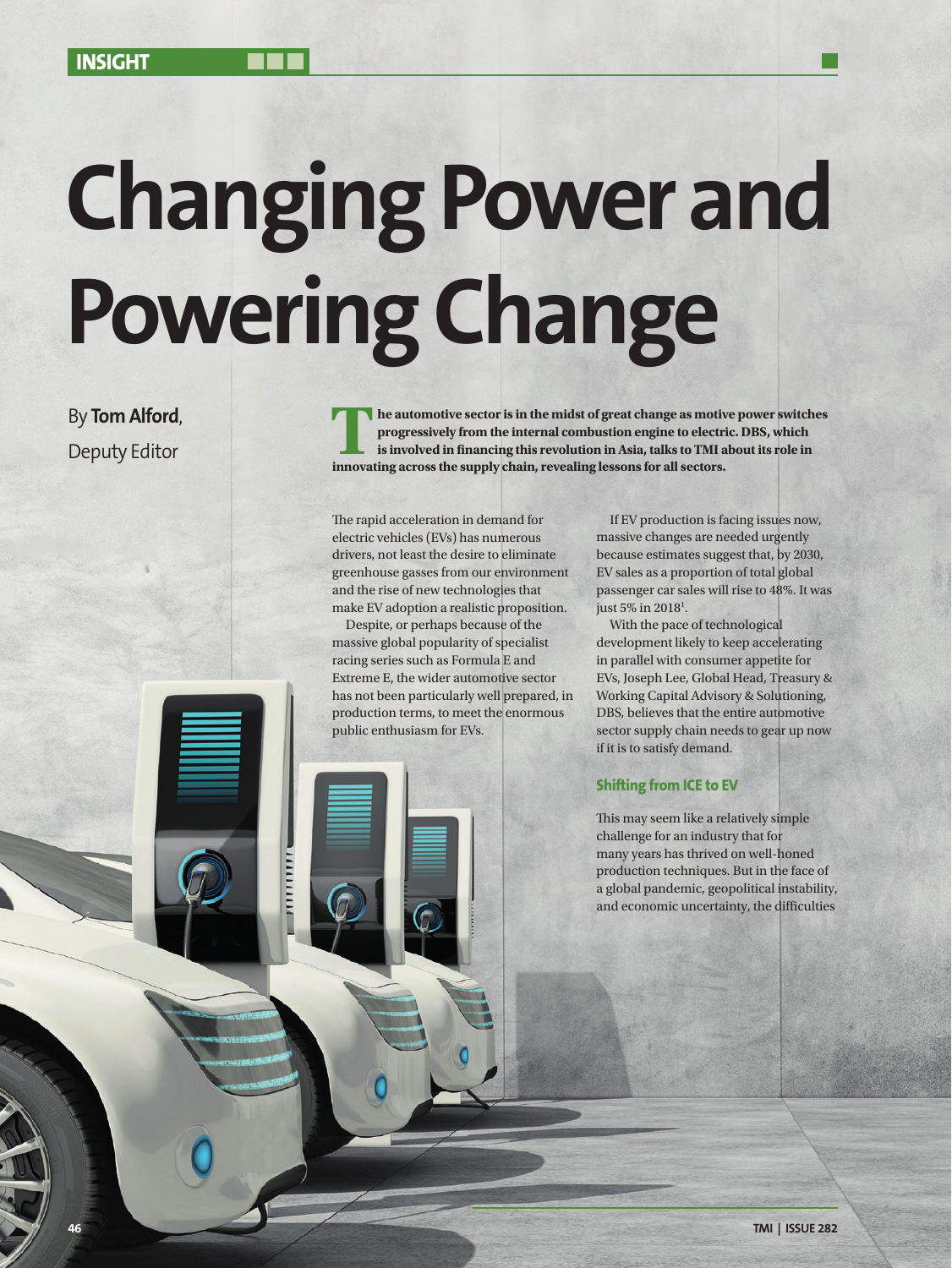it faces are amplified. And, notes Lee, the change from the internal combustion engine (ICE) to EV has an entirely new (and substantial) cost-consideration: although there are only around 20 moving parts in an electric engine, compared with nearly 2,000 in an ICE, many are completely different.

Indeed, says Lee, while the complexity of the vehicle make-up reduces, cost reduction does not necessarily follow. The main reason for this is that EVs use some currently very expensive components. Of special note to the accountants are the battery and the electronic system that monitors and transfers power.

The relative newness of such components has seen a major supply chain disruption develop, Lee reports. Resultingly, unfavourable commodity price shifts have intervened, and even simple components such as computer chips have fallen into short supply. This is restricting the ability of some manufacturers to produce EVs in line with demand.

With the disruption and dislocation of the supply chain, factories in the automotive space have been forced to relocate and this creates uncertainty in terms of future location and connectivity of these facilities into the supply chain.

### **Increasing global footprint: new location considerations**

"The future model, mindful of the disruptive geopolitical landscape, could see more factories built in Southeast Asia," says Lee, noting that Thailand, Indonesia and Vietnam are prime candidates. However, most stakeholders know that the level of investment and time needed to ramp up production will be considerable. "The challenge now is for players to determine where EV factories will be built, and then how they will approach logistics for major components, to maintain 'least cost-most efficient' production."

But challenges often create opportunities, and for EV production this bears out, particularly across Southeast Asia where in Indonesia, for example, nickel for battery production is plentiful. The wider region is also densely populated with a young and increasingly affluent demographic that will generate huge demand for EVs.

DBS sits astride a region where both EV production and demand is set to rise, comments Lee. China's prominence in global EV sales is set to displace Europe as the market leader. An IHS Markit 2021 forecast predicts market shares of 44% and 28% respectively; it's movement that should not be ignored.

Evolving EV-driven market opportunities will, on the manufacturing side, fuel increasing commercial changes such as new mergers and acquisitions (M&As), strategic alliances and joint ventures, alongside intensified research and development (R&D) and location options. New and innovative models of vehicle ownership will arise in the consumer space, as will service offerings, including battery rental and recycling.

It's little wonder then that new overseas investment and activity in the region is growing. Hyundai has chosen Singapore as its EV Innovation centre, and has signed a memorandum with Indonesia for long-term investment in its EV manafacturing sector. Tesla is to set up its R&D centre in Bangalore, India. Traditional original equipment manufacturers (OEMs) in Taiwan have already started strategic alliances in response to supply chain disruption, and in India, Ola Electric has set out its plans to establish a global design centre for EV chassis production.

### **Traditional meets modern: working capital management solutions**

The perfect storm of opportunity that is rising in Southeast Asia needs financial fuel to sustain it. But new opportunities don't necessarily need a complete rethink of existing models, says Lee. Tried-andtrusted solutions can facilitate growth perfectly well, both in terms of EV development and market growth.

While production modelling techniques and sheer demand will eventually bring costs down, the need for automobile manufacturers and OEMs alike is for consistent funding of R&D, new production facilities and equipment, and the working capital required to sustain flows of inventory as production increases.

From a financing perspective, Lee believes that it will be vital for stakeholders to manage "a very lean working capital position", where incoming cash is quickly ploughed back into vehicle development, production and sales generation on the one hand, and in ensuring attractive investor returns on the other.

"We have been helping our customers in the sector through solutions such as supplier finance, helping buyers extend payables, and suppliers release their receivables earlier, ensuring working capital flows are maintained."

Supply chain finance (SCF) is a classic solution being applied in a very modern environment. As automotive OEMs are pressed into action to design and deliver new components to the automobile manufacturers, SCF becomes a vital component itself. It is, notes Lee, a means of sustaining the entire ecosystem of EV production, with suppliers reliant upon prompt payment to keep going.

"The move towards digitisation of trade and payments has stepped up in the past couple of years, and we have brought

 $66$ 

*Plugging into the ecosystems of consumers, buyers and suppliers, and making an uninterrupted experience for all, is our goal*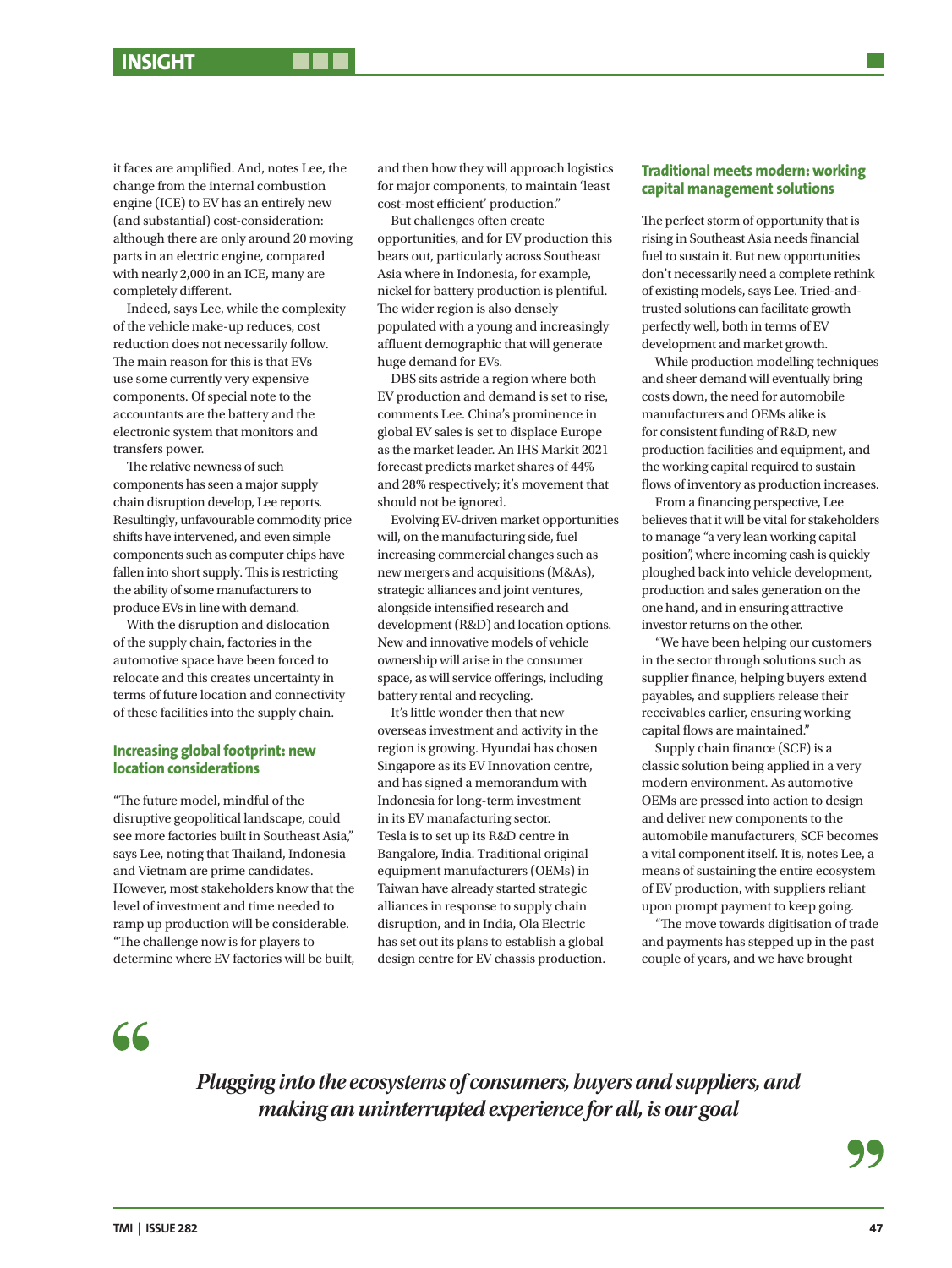to our clients an evolving solution set," comments Lee. The DBS roster of course includes its Supplier Payment Services offering; digitisation reducing supplier onboarding from two weeks to one day.

This is now supported by a blockchainbased traceability solution (see fig 1) enabling "seamless and transparent" information exchanges and transactions end-to-end and in real time, helping

to expedite payables and receivables processing, further boosting working capital management efficacy.

Working alongside the Monetary Authority of Singapore (MAS) and J.P. Morgan, DBS has also been exploring the use of blockchain as a means of enabling 24/7 settlement. This will start with a focus on facilitating flows end-to-end and in real time, helping primarily between Singapore-based banks subscription



in both USD and SGD, with the intent to expand coverage to other currencies, notes Lee.

For dealers and service centres, DBS offers an instant collection tool for loans. And, as new models of vehicle ownership roll out, its DBS MAX Client Integration suite aids micro payments (rental by the hour, for example), or subscription-based ownership. The bank can also provide a digital collections tool for use of EV-charging facilities.

Lee highlights the bank's openness to working with independent SCF platform providers to help clients obtain financing. This, he feels, positions DBS as a key part of a progressively enriched ecosystem. "By participating, we are well placed to service any supplier or automaker in this region."

He emphasises the bank's regionality with good reason. Having established itself as a key player across Asia, he says that DBS has the depth of local knowledge, experience, and on-the-ground presence to support both major manufacturers and smaller businesses in the supply chain.

### **Crypto and cars: innovation model powered by digital ecosystem**

The groundwork that DBS has already accomplished enables it to start introducing more customer solutions. Here, Lee underlines the bank's



# **FIG 1: SUPPLY CHAIN FINANCING & TRACEABILITY (RECEIVABLES)**